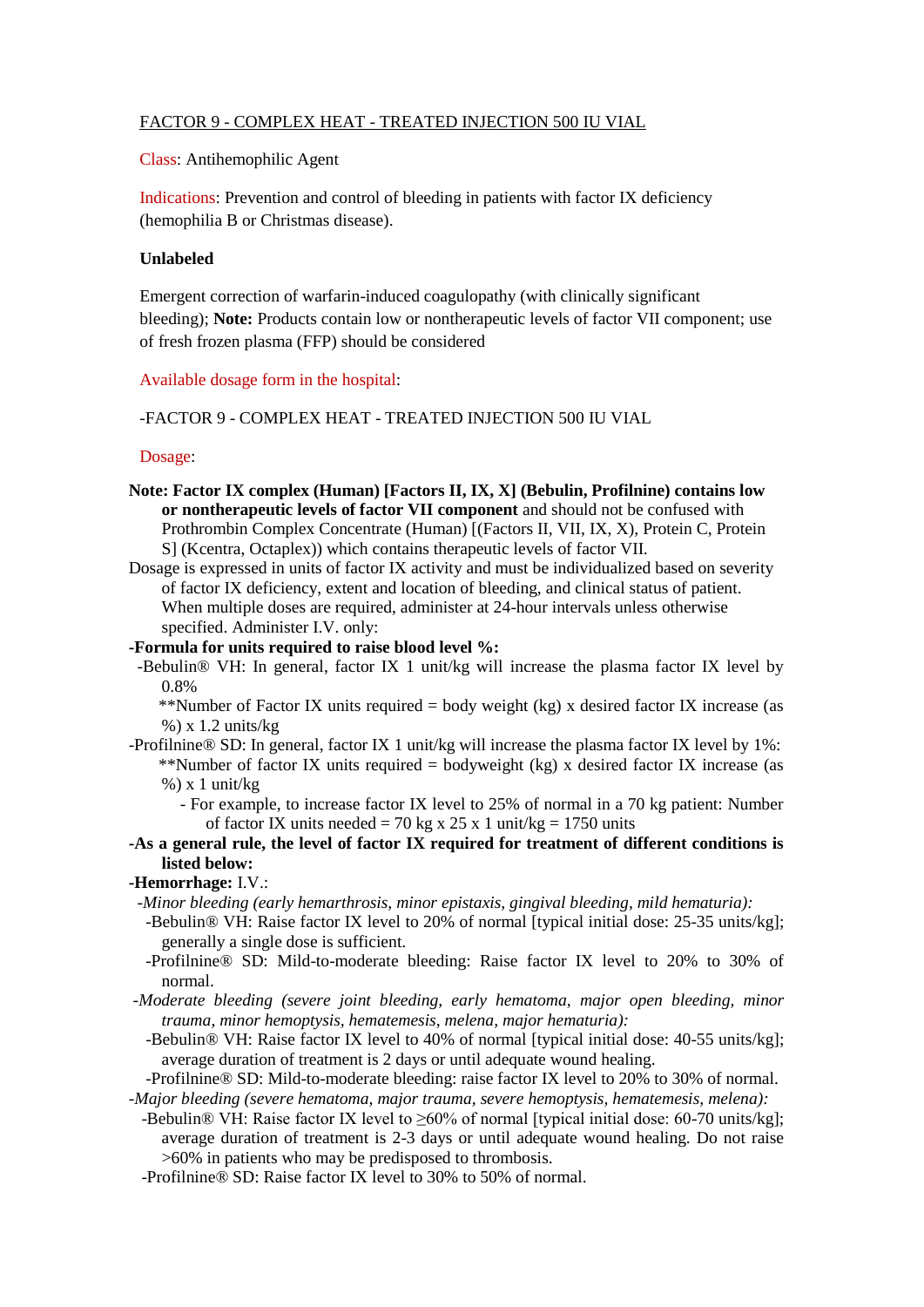## **-Surgical procedures:** I.V.:

*1.Dental surgery:*

- -Bebulin® VH: Raise factor IX level to 40% to 60% of normal on day of surgery [typical dose: 50-60 units/kg]. One infusion, administered 1 hour prior to surgery, is generally sufficient for the extraction of one tooth; for the extraction of multiple teeth, replacement therapy may be required for up to 1 week (See dosing guidelines for *Minor Surgery*).
- -Profilnine® SD: Raise factor IX level to 50% of normal immediately prior to procedure.

*2.Minor surgery:*

- -Bebulin® VH: Raise factor IX level to 40% to 60% of normal on day of surgery [typical initial dose: 50-60 units/kg]. Decrease factor IX level from 40% of normal to 20% of normal during initial postoperative period (1-2 weeks or until adequate wound healing) [typical dose: 55 units/kg decreasing to 25 units/kg]. The preoperative dose should be given 1 hour prior to surgery. The average dosing interval may be every 12 hours initially, then every 24 hours later in the postoperative period.
- -Profilnine® SD: Raise factor IX level to 30% to 50% of normal for at least 1 week following surgery.

*3.Major surgery:*

- -Bebulin® VH: Raise factor IX level to ≥60% of normal on day of surgery [typical initial dose: 70-95 units/kg]; do not raise >60% in patients who may be predisposed to thrombosis. Decrease factor IX level from 60% of normal to 20% of normal during initial postoperative period (1-2 weeks) [typical dose: 70 units/kg decreasing to 35 units/kg]; further decrease to maintain a factor IX level of 20% of normal during late postoperative period (≥3 weeks) and continuing until adequate wound healing is achieved [typical dose: 35 units/kg decreasing to 25 units/kg]. The preoperative dose should be given 1 hour prior to surgery. The average dosing interval may be every 12 hours initially, then every 24 hours later in the postoperative period.
- -Profilnine® SD: Raise Factor IX level to 30% to 50% of normal for at least 1 week following surgery.

## **-Hemorrhage:** I.V.:

- *Long-term prophylactic treatment:* Bebulin® VH: 20-30 units/kg once or twice a week may reduce frequency of spontaneous hemorrhage; dosing regimen should be individualized.
- **-Warfarin associated hemorrhage (unlabeled use):** I.V.: **Note:** Products contain low or nontherapeutic levels of factor VII component; therefore, additional fresh frozen plasma (FFP) or factor VIIa may be considered (Masotti, 2011). When immediate INR reversal is required, concomitant use of 1-2 units of FFP should be considered to ensure acute INR reversal (Baker, 2004; Chong, 2010; Holland, 2009). Administer vitamin K (phytonadione) 5-10 mg by slow I.V. infusion (Guyatt, 2012); vitamin K may be repeated every 12 hours if INR is persistently elevated.

 *Adjusted-dose regimen, weight based (Chong, 2010):* Profilnine® SD:

- $\bullet$  INR <5: 30 units/kg
- $\bullet$  INR > 5 (emergent): 50 units/kg

 **Note:** If after administration, INR remains >1.2 consider repeating dose and administering more FFP until INR <1.2

\*\*The following 2 methods have also been suggested, but are not product specific:  *Adjusted-dose regimen, weight based (Liumbruno, 2009):*

- $\bullet$  INR <2.0: 20 units/kg
- INR 2.0-4.0: 30 units/kg
- $\bullet$  INR >4.0: 50 units/kg

 **Note:** If after administration, INR remains >1.5 consider repeating dose appropriate for INR.